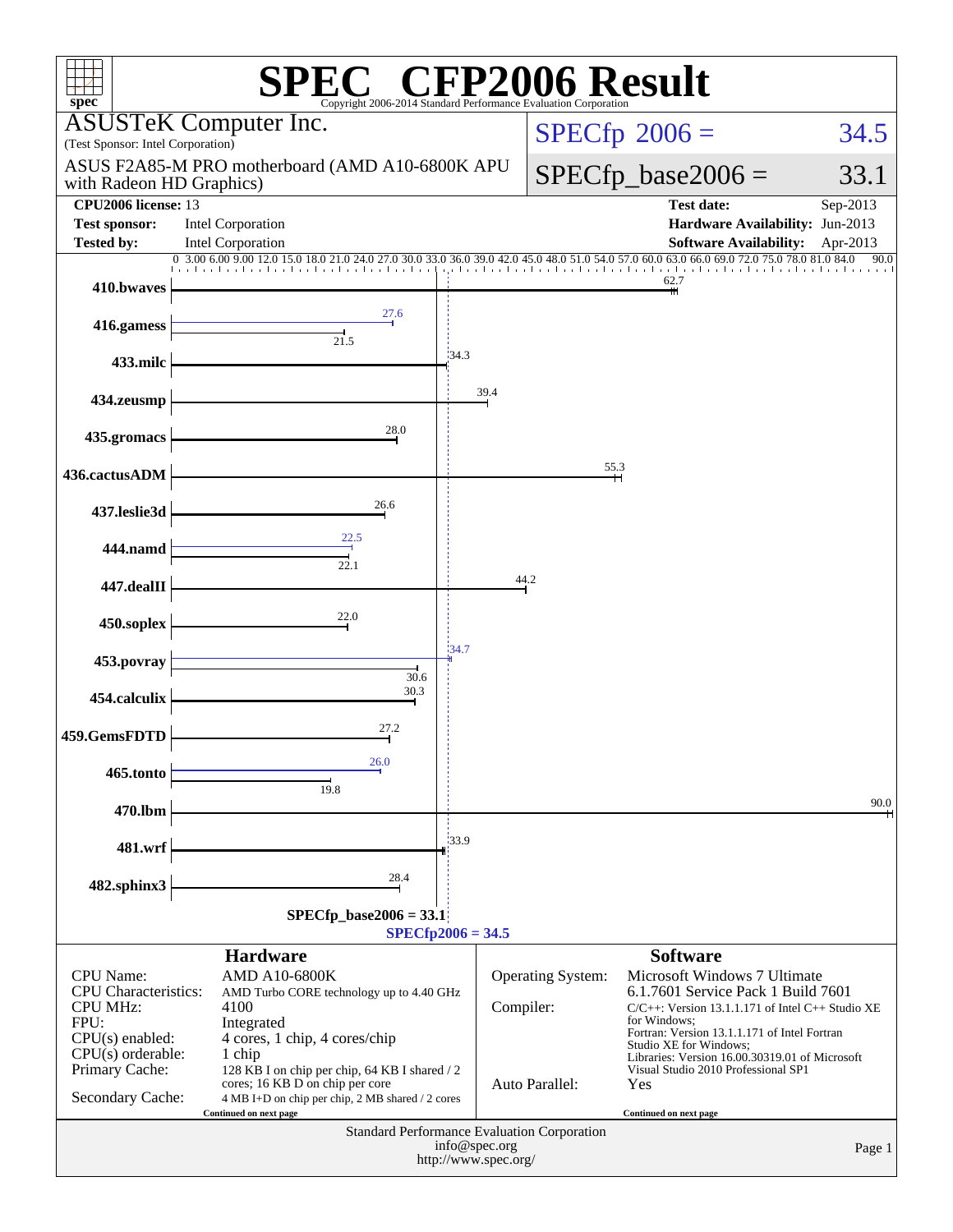| $spec^{\circ}$                                                                                                                                                                |                |                   |                               |       | <b>SPEC CFP2006 Result</b><br>Copyright 2006-2014 Standard Performance Evaluation Corporation |       |                                                                                                                                                                                                                             |                |                      |                               |                                 |              |
|-------------------------------------------------------------------------------------------------------------------------------------------------------------------------------|----------------|-------------------|-------------------------------|-------|-----------------------------------------------------------------------------------------------|-------|-----------------------------------------------------------------------------------------------------------------------------------------------------------------------------------------------------------------------------|----------------|----------------------|-------------------------------|---------------------------------|--------------|
| <b>ASUSTeK Computer Inc.</b><br>(Test Sponsor: Intel Corporation)                                                                                                             |                |                   |                               |       |                                                                                               |       |                                                                                                                                                                                                                             | $SPECfp2006 =$ |                      |                               |                                 | 34.5         |
| ASUS F2A85-M PRO motherboard (AMD A10-6800K APU<br>with Radeon HD Graphics)                                                                                                   |                |                   |                               |       |                                                                                               |       |                                                                                                                                                                                                                             |                | $SPECfp\_base2006 =$ |                               |                                 | 33.1         |
| CPU2006 license: 13                                                                                                                                                           |                |                   |                               |       |                                                                                               |       |                                                                                                                                                                                                                             |                | <b>Test date:</b>    |                               |                                 | Sep-2013     |
| <b>Test sponsor:</b><br><b>Intel Corporation</b>                                                                                                                              |                |                   |                               |       |                                                                                               |       |                                                                                                                                                                                                                             |                |                      |                               | Hardware Availability: Jun-2013 |              |
| <b>Tested by:</b>                                                                                                                                                             |                | Intel Corporation |                               |       |                                                                                               |       |                                                                                                                                                                                                                             |                |                      | <b>Software Availability:</b> |                                 | Apr-2013     |
| L3 Cache:<br>None<br>Other Cache:<br>None<br>Memory:<br>4 GB (2 x 2 GB 1Rx8 PC3-12800U-11)<br>Disk Subsystem:<br>250 GB Seagate SATA HDD, 7200 RPM<br>Other Hardware:<br>None |                |                   |                               |       |                                                                                               |       | File System:<br><b>NTFS</b><br><b>System State:</b><br>Default<br><b>Base Pointers:</b><br>32/64-bit<br>Peak Pointers:<br>32/64-bit<br>Other Software:<br>SmartHeap Library Version 10.0 from<br>http://www.microquill.com/ |                |                      |                               |                                 |              |
|                                                                                                                                                                               |                |                   |                               |       | <b>Results Table</b>                                                                          |       |                                                                                                                                                                                                                             |                | <b>Peak</b>          |                               |                                 |              |
| <b>Benchmark</b>                                                                                                                                                              | <b>Seconds</b> | Ratio             | <b>Base</b><br><b>Seconds</b> | Ratio | <b>Seconds</b>                                                                                | Ratio | <b>Seconds</b>                                                                                                                                                                                                              | <b>Ratio</b>   | <b>Seconds</b>       | <b>Ratio</b>                  | <b>Seconds</b>                  | <b>Ratio</b> |
| 410.bwayes                                                                                                                                                                    | 218            | 62.4              | 215                           | 63.1  | 217                                                                                           | 62.7  | 218                                                                                                                                                                                                                         | 62.4           | 215                  | 63.1                          | 217                             | 62.7         |
| 416.gamess                                                                                                                                                                    | 908            | 21.6              | 911                           | 21.5  | 909                                                                                           | 21.5  | 710                                                                                                                                                                                                                         | 27.6           | 713                  | 27.5                          | 709                             | 27.6         |
| 433.milc                                                                                                                                                                      | 268            | 34.3              | 267                           | 34.3  | 268                                                                                           | 34.3  | 268                                                                                                                                                                                                                         | 34.3           | 267                  | 34.3                          | 268                             | 34.3         |
| 434.zeusmp                                                                                                                                                                    | 231            | 39.4              | 231                           | 39.4  | 231                                                                                           | 39.4  | 231                                                                                                                                                                                                                         | 39.4           | 231                  | 39.4                          | 231                             | 39.4         |
| 435.gromacs                                                                                                                                                                   | 255            | 28.0              | 255                           | 28.1  | 255                                                                                           | 28.0  | 255                                                                                                                                                                                                                         | 28.0           | 255                  | 28.1                          | 255                             | 28.0         |
| 436.cactusADM                                                                                                                                                                 | 213            | 56.1              | 216                           | 55.3  | 216                                                                                           | 55.3  | 213                                                                                                                                                                                                                         | 56.1           | 216                  | 55.3                          | 216                             | 55.3         |
| 437.leslie3d                                                                                                                                                                  | 354            | 26.6              | 353                           | 26.6  | 354                                                                                           | 26.6  | 354                                                                                                                                                                                                                         | 26.6           | 353                  | 26.6                          | 354                             | 26.6         |
| 444.namd                                                                                                                                                                      | 362            | 22.1              | 362                           | 22.1  | 363                                                                                           | 22.1  | 356                                                                                                                                                                                                                         | 22.5           | 356                  | 22.5                          | 356                             | 22.5         |
| 447.dealII                                                                                                                                                                    | 259            | 44.2              | 259                           | 44.1  | 259                                                                                           | 44.2  | 259                                                                                                                                                                                                                         | 44.2           | 259                  | 44.1                          | 259                             | 44.2         |
| 450.soplex                                                                                                                                                                    | 378            | 22.0              | 380                           | 21.9  | 379                                                                                           | 22.0  | 378                                                                                                                                                                                                                         | 22.0           | 380                  | 21.9                          | 379                             | 22.0         |
| $453$ .povray                                                                                                                                                                 | 173            | 30.7              | 174                           | 30.6  | 174                                                                                           | 30.6  | 153                                                                                                                                                                                                                         | 34.9           | 153                  | 34.7                          | 153                             | 34.7         |
| 454.calculix                                                                                                                                                                  | 272            | 30.3              | 272                           | 30.3  | 272                                                                                           | 30.4  | 272                                                                                                                                                                                                                         | 30.3           | 272                  | 30.3                          | 272                             | 30.4         |
| 459.GemsFDTD                                                                                                                                                                  | 391            | 27.1              | 390                           | 27.2  | 390                                                                                           | 27.2  | 391                                                                                                                                                                                                                         | 27.1           | 390                  | 27.2                          | 390                             | 27.2         |

[482.sphinx3](http://www.spec.org/auto/cpu2006/Docs/482.sphinx3.html) 686 28.4 687 28.4 **[686](http://www.spec.org/auto/cpu2006/Docs/result-fields.html#Median) [28.4](http://www.spec.org/auto/cpu2006/Docs/result-fields.html#Median)** 686 28.4 687 28.4 **[686](http://www.spec.org/auto/cpu2006/Docs/result-fields.html#Median) [28.4](http://www.spec.org/auto/cpu2006/Docs/result-fields.html#Median)** Results appear in the [order in which they were run.](http://www.spec.org/auto/cpu2006/Docs/result-fields.html#RunOrder) Bold underlined text [indicates a median measurement.](http://www.spec.org/auto/cpu2006/Docs/result-fields.html#Median)

[465.tonto](http://www.spec.org/auto/cpu2006/Docs/465.tonto.html) 498 19.8 497 19.8 **[498](http://www.spec.org/auto/cpu2006/Docs/result-fields.html#Median) [19.8](http://www.spec.org/auto/cpu2006/Docs/result-fields.html#Median)** 377 26.1 **[378](http://www.spec.org/auto/cpu2006/Docs/result-fields.html#Median) [26.0](http://www.spec.org/auto/cpu2006/Docs/result-fields.html#Median)** 378 26.0 [470.lbm](http://www.spec.org/auto/cpu2006/Docs/470.lbm.html) 154 89.3 **[153](http://www.spec.org/auto/cpu2006/Docs/result-fields.html#Median) [90.0](http://www.spec.org/auto/cpu2006/Docs/result-fields.html#Median)** 153 90.0 154 89.3 **[153](http://www.spec.org/auto/cpu2006/Docs/result-fields.html#Median) [90.0](http://www.spec.org/auto/cpu2006/Docs/result-fields.html#Median)** 153 90.0 [481.wrf](http://www.spec.org/auto/cpu2006/Docs/481.wrf.html) **[330](http://www.spec.org/auto/cpu2006/Docs/result-fields.html#Median) [33.9](http://www.spec.org/auto/cpu2006/Docs/result-fields.html#Median)** 328 34.1 330 33.8 **[330](http://www.spec.org/auto/cpu2006/Docs/result-fields.html#Median) [33.9](http://www.spec.org/auto/cpu2006/Docs/result-fields.html#Median)** 328 34.1 330 33.8

#### **[Compiler Invocation Notes](http://www.spec.org/auto/cpu2006/Docs/result-fields.html#CompilerInvocationNotes)**

 To compile these binaries, the Intel Compiler 13.1 was set up to generate 64-bit binaries with the command: "ipsxe-comp-vars.bat intel64 vs2010" (shortcut provided in the Intel(r) Parallel Studio XE 2013 program folder)

#### **[Platform Notes](http://www.spec.org/auto/cpu2006/Docs/result-fields.html#PlatformNotes)**

 Sysinfo program C:\SPEC13.1/Docs/sysinfo \$Rev: 6775 \$ \$Date:: 2011-08-16 #\$ \8787f7622badcf24e01c368b1db4377c running on Clt14DAE908A2BC Thu Sep 19 01:24:13 2013

 This section contains SUT (System Under Test) info as seen by some common utilities. To remove or add to this section, see: Continued on next page

> Standard Performance Evaluation Corporation [info@spec.org](mailto:info@spec.org) <http://www.spec.org/>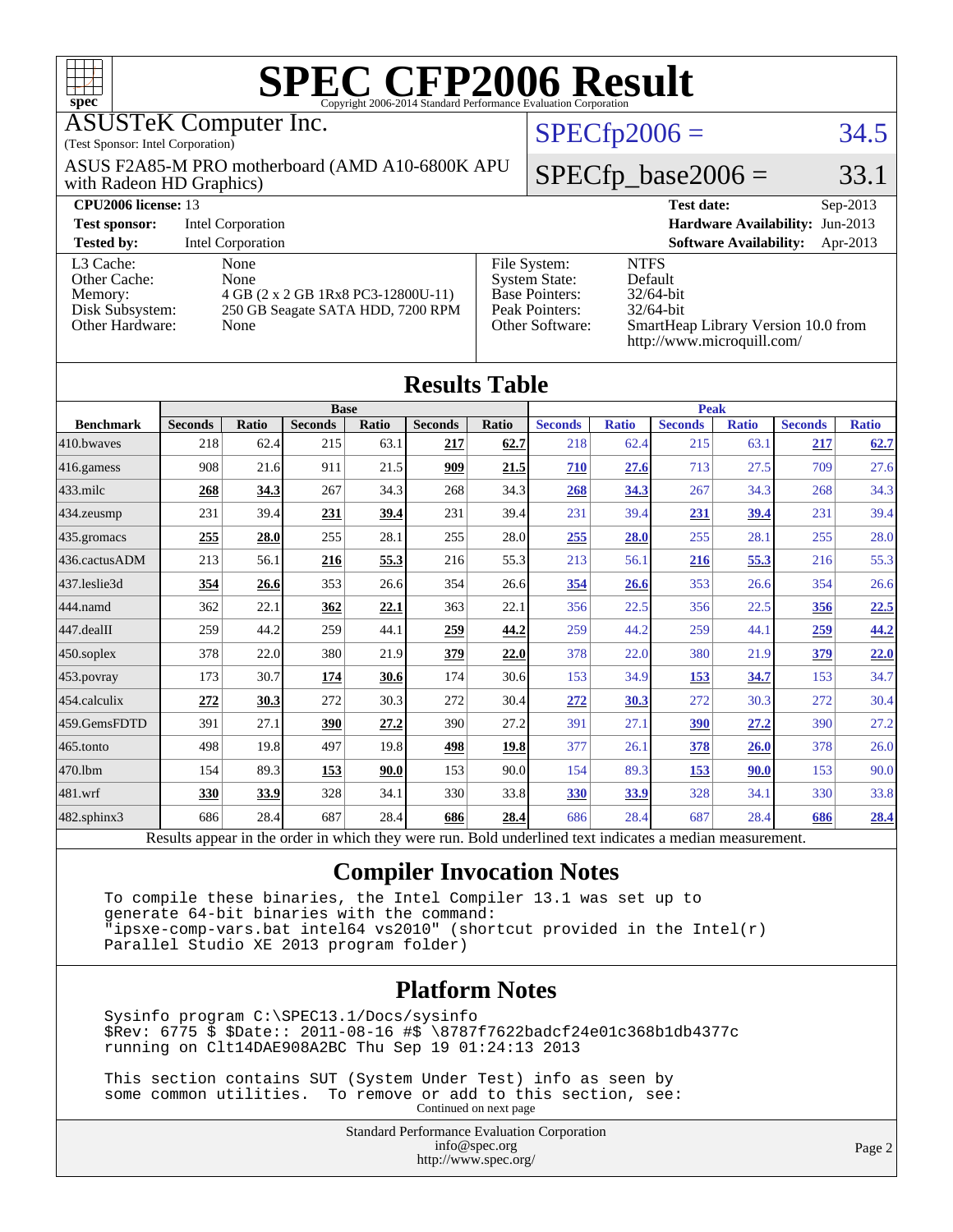

#### **[General Notes](http://www.spec.org/auto/cpu2006/Docs/result-fields.html#GeneralNotes)**

 OMP\_NUM\_THREADS set to number of processors cores KMP\_AFFINITY set to granularity=fine,scatter Binaries compiled on a system with 1x Intel Core i7-860 CPU + 8GB memory using Windows 7 Enterprise 64-bit

#### **[Base Compiler Invocation](http://www.spec.org/auto/cpu2006/Docs/result-fields.html#BaseCompilerInvocation)**

[C benchmarks](http://www.spec.org/auto/cpu2006/Docs/result-fields.html#Cbenchmarks): [icl -Qvc10](http://www.spec.org/cpu2006/results/res2014q3/cpu2006-20140630-30098.flags.html#user_CCbase_intel_icc_vc10_9607f3ecbcdf68042245f068e51b40c1) [-Qstd=c99](http://www.spec.org/cpu2006/results/res2014q3/cpu2006-20140630-30098.flags.html#user_CCbase_intel_compiler_c99_mode_1a3d110e3041b3ad4466830521bdad2a)

[C++ benchmarks:](http://www.spec.org/auto/cpu2006/Docs/result-fields.html#CXXbenchmarks) [icl -Qvc10](http://www.spec.org/cpu2006/results/res2014q3/cpu2006-20140630-30098.flags.html#user_CXXbase_intel_icc_vc10_9607f3ecbcdf68042245f068e51b40c1)

[Fortran benchmarks](http://www.spec.org/auto/cpu2006/Docs/result-fields.html#Fortranbenchmarks): [ifort](http://www.spec.org/cpu2006/results/res2014q3/cpu2006-20140630-30098.flags.html#user_FCbase_intel_ifort_8a5e5e06b19a251bdeaf8fdab5d62f20)

Continued on next page

Standard Performance Evaluation Corporation [info@spec.org](mailto:info@spec.org) <http://www.spec.org/>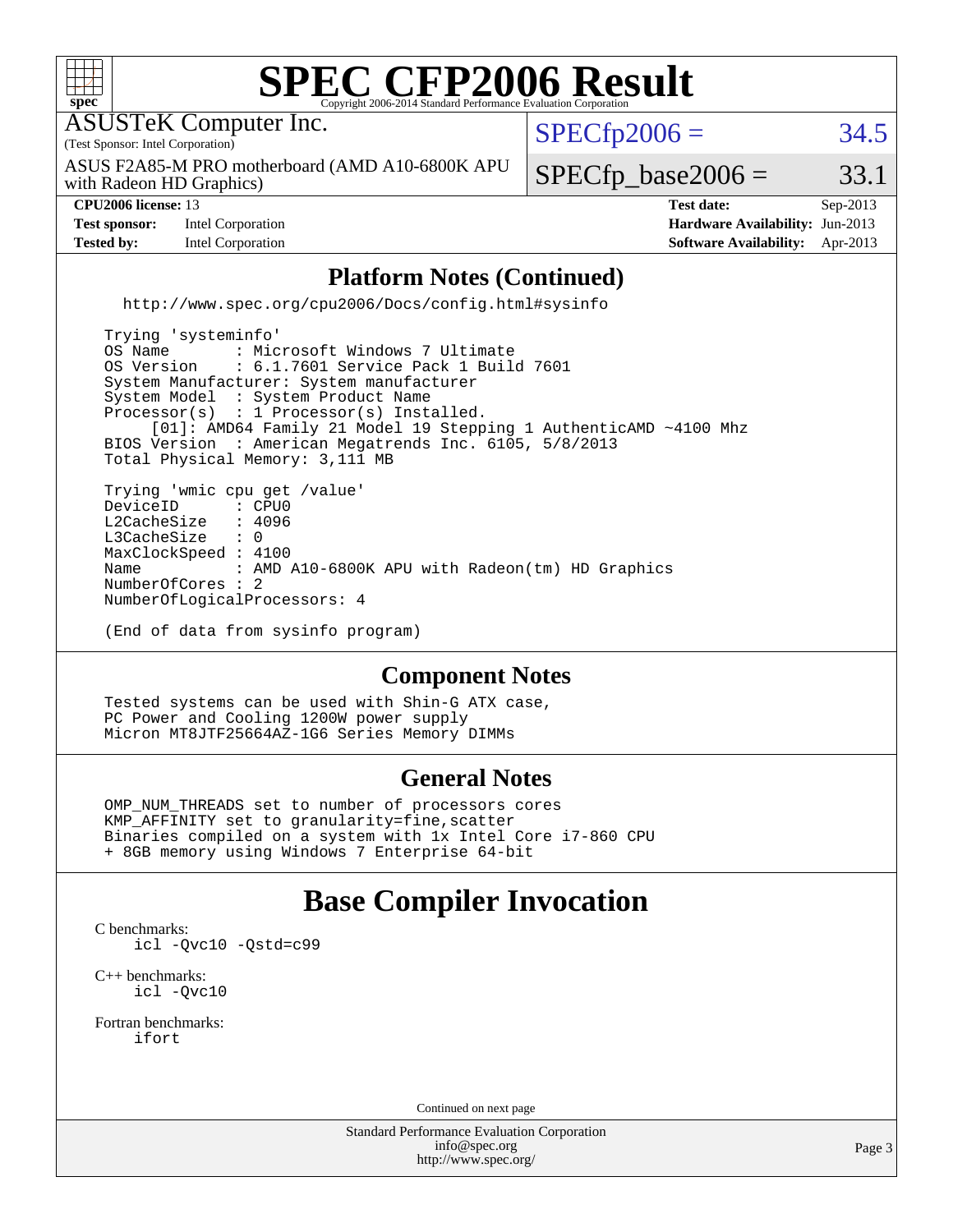

# **[SPEC CFP2006 Result](http://www.spec.org/auto/cpu2006/Docs/result-fields.html#SPECCFP2006Result)**

ASUSTeK Computer Inc.

(Test Sponsor: Intel Corporation)

with Radeon HD Graphics) ASUS F2A85-M PRO motherboard (AMD A10-6800K APU  $SPECTp2006 = 34.5$ 

 $SPECTp\_base2006 = 33.1$ 

**[Test sponsor:](http://www.spec.org/auto/cpu2006/Docs/result-fields.html#Testsponsor)** Intel Corporation **[Hardware Availability:](http://www.spec.org/auto/cpu2006/Docs/result-fields.html#HardwareAvailability)** Jun-2013

**[CPU2006 license:](http://www.spec.org/auto/cpu2006/Docs/result-fields.html#CPU2006license)** 13 **[Test date:](http://www.spec.org/auto/cpu2006/Docs/result-fields.html#Testdate)** Sep-2013 **[Tested by:](http://www.spec.org/auto/cpu2006/Docs/result-fields.html#Testedby)** Intel Corporation **[Software Availability:](http://www.spec.org/auto/cpu2006/Docs/result-fields.html#SoftwareAvailability)** Apr-2013

## **[Base Compiler Invocation \(Continued\)](http://www.spec.org/auto/cpu2006/Docs/result-fields.html#BaseCompilerInvocation)**

[Benchmarks using both Fortran and C](http://www.spec.org/auto/cpu2006/Docs/result-fields.html#BenchmarksusingbothFortranandC): [icl -Qvc10](http://www.spec.org/cpu2006/results/res2014q3/cpu2006-20140630-30098.flags.html#user_CC_FCbase_intel_icc_vc10_9607f3ecbcdf68042245f068e51b40c1) [-Qstd=c99](http://www.spec.org/cpu2006/results/res2014q3/cpu2006-20140630-30098.flags.html#user_CC_FCbase_intel_compiler_c99_mode_1a3d110e3041b3ad4466830521bdad2a) [ifort](http://www.spec.org/cpu2006/results/res2014q3/cpu2006-20140630-30098.flags.html#user_CC_FCbase_intel_ifort_8a5e5e06b19a251bdeaf8fdab5d62f20)

#### **[Base Portability Flags](http://www.spec.org/auto/cpu2006/Docs/result-fields.html#BasePortabilityFlags)**

 410.bwaves: [-DSPEC\\_CPU\\_P64](http://www.spec.org/cpu2006/results/res2014q3/cpu2006-20140630-30098.flags.html#suite_basePORTABILITY410_bwaves_DSPEC_CPU_P64) 416.gamess: [-DSPEC\\_CPU\\_P64](http://www.spec.org/cpu2006/results/res2014q3/cpu2006-20140630-30098.flags.html#suite_basePORTABILITY416_gamess_DSPEC_CPU_P64) 433.milc: [-DSPEC\\_CPU\\_P64](http://www.spec.org/cpu2006/results/res2014q3/cpu2006-20140630-30098.flags.html#suite_basePORTABILITY433_milc_DSPEC_CPU_P64) 434.zeusmp: [-DSPEC\\_CPU\\_P64](http://www.spec.org/cpu2006/results/res2014q3/cpu2006-20140630-30098.flags.html#suite_basePORTABILITY434_zeusmp_DSPEC_CPU_P64) 435.gromacs: [-DSPEC\\_CPU\\_P64](http://www.spec.org/cpu2006/results/res2014q3/cpu2006-20140630-30098.flags.html#suite_basePORTABILITY435_gromacs_DSPEC_CPU_P64) 436.cactusADM: [-DSPEC\\_CPU\\_P64](http://www.spec.org/cpu2006/results/res2014q3/cpu2006-20140630-30098.flags.html#suite_basePORTABILITY436_cactusADM_DSPEC_CPU_P64) [-names:lowercase](http://www.spec.org/cpu2006/results/res2014q3/cpu2006-20140630-30098.flags.html#user_baseFPORTABILITY436_cactusADM_lowercase_routine_name_fa09b8c93d90fdc7bf4c1a91694c3a84) [/assume:underscore](http://www.spec.org/cpu2006/results/res2014q3/cpu2006-20140630-30098.flags.html#user_baseFPORTABILITY436_cactusADM_add-underscore_to_routine_name_0c7c658d9e5eb8b86e282975775768a4) 437.leslie3d: [-DSPEC\\_CPU\\_P64](http://www.spec.org/cpu2006/results/res2014q3/cpu2006-20140630-30098.flags.html#suite_basePORTABILITY437_leslie3d_DSPEC_CPU_P64) 444.namd: [-DSPEC\\_CPU\\_P64](http://www.spec.org/cpu2006/results/res2014q3/cpu2006-20140630-30098.flags.html#suite_basePORTABILITY444_namd_DSPEC_CPU_P64) [/TP](http://www.spec.org/cpu2006/results/res2014q3/cpu2006-20140630-30098.flags.html#user_baseCXXPORTABILITY444_namd_assume_cplusplus_sources_73f79b6e94f79d415caf1b69b30a60d8) 447.dealII: [-DSPEC\\_CPU\\_P64](http://www.spec.org/cpu2006/results/res2014q3/cpu2006-20140630-30098.flags.html#suite_basePORTABILITY447_dealII_DSPEC_CPU_P64) [-DDEAL\\_II\\_MEMBER\\_VAR\\_SPECIALIZATION\\_BUG](http://www.spec.org/cpu2006/results/res2014q3/cpu2006-20140630-30098.flags.html#b447.dealII_baseCXXPORTABILITY_DDEAL_II_MEMBER_VAR_SPECIALIZATION_BUG) [-Qoption,cpp,--ms\\_incompat\\_treatment\\_of\\_commas\\_in\\_macros](http://www.spec.org/cpu2006/results/res2014q3/cpu2006-20140630-30098.flags.html#user_baseCXXPORTABILITY447_dealII_workaround_for_incompat_commas_in_macros_371e7208d1728f07541b35505d65f89c) 450.soplex: [-DSPEC\\_CPU\\_P64](http://www.spec.org/cpu2006/results/res2014q3/cpu2006-20140630-30098.flags.html#suite_basePORTABILITY450_soplex_DSPEC_CPU_P64) 453.povray: [-DSPEC\\_CPU\\_P64](http://www.spec.org/cpu2006/results/res2014q3/cpu2006-20140630-30098.flags.html#suite_basePORTABILITY453_povray_DSPEC_CPU_P64) [-DSPEC\\_CPU\\_NEED\\_INVHYP](http://www.spec.org/cpu2006/results/res2014q3/cpu2006-20140630-30098.flags.html#b453.povray_baseCXXPORTABILITY_DSPEC_CPU_NEED_INVHYP) [-DNEED\\_INVHYP](http://www.spec.org/cpu2006/results/res2014q3/cpu2006-20140630-30098.flags.html#b453.povray_baseCXXPORTABILITY_DNEED_INVHYP) 454.calculix: [-DSPEC\\_CPU\\_P64](http://www.spec.org/cpu2006/results/res2014q3/cpu2006-20140630-30098.flags.html#suite_basePORTABILITY454_calculix_DSPEC_CPU_P64) [-DSPEC\\_CPU\\_NOZMODIFIER](http://www.spec.org/cpu2006/results/res2014q3/cpu2006-20140630-30098.flags.html#b454.calculix_baseCPORTABILITY_DSPEC_CPU_NOZMODIFIER) [-names:lowercase](http://www.spec.org/cpu2006/results/res2014q3/cpu2006-20140630-30098.flags.html#user_baseFPORTABILITY454_calculix_lowercase_routine_name_fa09b8c93d90fdc7bf4c1a91694c3a84) 459.GemsFDTD: [-DSPEC\\_CPU\\_P64](http://www.spec.org/cpu2006/results/res2014q3/cpu2006-20140630-30098.flags.html#suite_basePORTABILITY459_GemsFDTD_DSPEC_CPU_P64) 465.tonto: [-DSPEC\\_CPU\\_P64](http://www.spec.org/cpu2006/results/res2014q3/cpu2006-20140630-30098.flags.html#suite_basePORTABILITY465_tonto_DSPEC_CPU_P64) 470.lbm: [-DSPEC\\_CPU\\_P64](http://www.spec.org/cpu2006/results/res2014q3/cpu2006-20140630-30098.flags.html#suite_basePORTABILITY470_lbm_DSPEC_CPU_P64) 481.wrf: [-DSPEC\\_CPU\\_P64](http://www.spec.org/cpu2006/results/res2014q3/cpu2006-20140630-30098.flags.html#suite_basePORTABILITY481_wrf_DSPEC_CPU_P64) [-DSPEC\\_CPU\\_WINDOWS\\_ICL](http://www.spec.org/cpu2006/results/res2014q3/cpu2006-20140630-30098.flags.html#b481.wrf_baseCPORTABILITY_DSPEC_CPU_WINDOWS_ICL) 482.sphinx3: [-DSPEC\\_CPU\\_P64](http://www.spec.org/cpu2006/results/res2014q3/cpu2006-20140630-30098.flags.html#suite_basePORTABILITY482_sphinx3_DSPEC_CPU_P64)

#### **[Base Optimization Flags](http://www.spec.org/auto/cpu2006/Docs/result-fields.html#BaseOptimizationFlags)**

[C benchmarks](http://www.spec.org/auto/cpu2006/Docs/result-fields.html#Cbenchmarks):

[/arch:AVX](http://www.spec.org/cpu2006/results/res2014q3/cpu2006-20140630-30098.flags.html#user_CCbase_f-archAVX_e8ab52e15dc7c67e0682fc680b79ed94) [-Qipo](http://www.spec.org/cpu2006/results/res2014q3/cpu2006-20140630-30098.flags.html#user_CCbase_f-Qipo) [-O3](http://www.spec.org/cpu2006/results/res2014q3/cpu2006-20140630-30098.flags.html#user_CCbase_f-O3) [-Qprec-div-](http://www.spec.org/cpu2006/results/res2014q3/cpu2006-20140630-30098.flags.html#user_CCbase_f-Qprec-div-) [-Qparallel](http://www.spec.org/cpu2006/results/res2014q3/cpu2006-20140630-30098.flags.html#user_CCbase_f-Qparallel) [-Qansi-alias](http://www.spec.org/cpu2006/results/res2014q3/cpu2006-20140630-30098.flags.html#user_CCbase_f-Qansi-alias) [-Qopt-prefetch](http://www.spec.org/cpu2006/results/res2014q3/cpu2006-20140630-30098.flags.html#user_CCbase_f-Qprefetch_37c211608666b9dff9380561f602f0a8) [-Qauto-ilp32](http://www.spec.org/cpu2006/results/res2014q3/cpu2006-20140630-30098.flags.html#user_CCbase_f-Qauto-ilp32) [/F1000000000](http://www.spec.org/cpu2006/results/res2014q3/cpu2006-20140630-30098.flags.html#user_CCbase_set_stack_space_25d7749c1988d91b7f93afbc0ec53727)

[C++ benchmarks:](http://www.spec.org/auto/cpu2006/Docs/result-fields.html#CXXbenchmarks)

[/arch:AVX](http://www.spec.org/cpu2006/results/res2014q3/cpu2006-20140630-30098.flags.html#user_CXXbase_f-archAVX_e8ab52e15dc7c67e0682fc680b79ed94) [-Qipo](http://www.spec.org/cpu2006/results/res2014q3/cpu2006-20140630-30098.flags.html#user_CXXbase_f-Qipo) [-O3](http://www.spec.org/cpu2006/results/res2014q3/cpu2006-20140630-30098.flags.html#user_CXXbase_f-O3) [-Qprec-div-](http://www.spec.org/cpu2006/results/res2014q3/cpu2006-20140630-30098.flags.html#user_CXXbase_f-Qprec-div-) [-Qparallel](http://www.spec.org/cpu2006/results/res2014q3/cpu2006-20140630-30098.flags.html#user_CXXbase_f-Qparallel) [-Qansi-alias](http://www.spec.org/cpu2006/results/res2014q3/cpu2006-20140630-30098.flags.html#user_CXXbase_f-Qansi-alias) [-Qopt-prefetch](http://www.spec.org/cpu2006/results/res2014q3/cpu2006-20140630-30098.flags.html#user_CXXbase_f-Qprefetch_37c211608666b9dff9380561f602f0a8) [-Qcxx-features](http://www.spec.org/cpu2006/results/res2014q3/cpu2006-20140630-30098.flags.html#user_CXXbase_f-Qcxx_features_dbf36c8a6dba956e22f1645e4dcd4d98) [-Qauto-ilp32](http://www.spec.org/cpu2006/results/res2014q3/cpu2006-20140630-30098.flags.html#user_CXXbase_f-Qauto-ilp32) [/F1000000000](http://www.spec.org/cpu2006/results/res2014q3/cpu2006-20140630-30098.flags.html#user_CXXbase_set_stack_space_25d7749c1988d91b7f93afbc0ec53727) [shlW64M.lib](http://www.spec.org/cpu2006/results/res2014q3/cpu2006-20140630-30098.flags.html#user_CXXbase_SmartHeap64_c4f7f76711bdf8c0633a5c1edf6e5396)  [-link /FORCE:MULTIPLE](http://www.spec.org/cpu2006/results/res2014q3/cpu2006-20140630-30098.flags.html#user_CXXbase_link_force_multiple2_070fe330869edf77077b841074b8b0b6)

[Fortran benchmarks](http://www.spec.org/auto/cpu2006/Docs/result-fields.html#Fortranbenchmarks):

[/arch:AVX](http://www.spec.org/cpu2006/results/res2014q3/cpu2006-20140630-30098.flags.html#user_FCbase_f-archAVX_e8ab52e15dc7c67e0682fc680b79ed94) [-Qipo](http://www.spec.org/cpu2006/results/res2014q3/cpu2006-20140630-30098.flags.html#user_FCbase_f-Qipo) [-O3](http://www.spec.org/cpu2006/results/res2014q3/cpu2006-20140630-30098.flags.html#user_FCbase_f-O3) [-Qprec-div-](http://www.spec.org/cpu2006/results/res2014q3/cpu2006-20140630-30098.flags.html#user_FCbase_f-Qprec-div-) [-Qparallel](http://www.spec.org/cpu2006/results/res2014q3/cpu2006-20140630-30098.flags.html#user_FCbase_f-Qparallel) [-Qansi-alias](http://www.spec.org/cpu2006/results/res2014q3/cpu2006-20140630-30098.flags.html#user_FCbase_f-Qansi-alias) [-Qopt-prefetch](http://www.spec.org/cpu2006/results/res2014q3/cpu2006-20140630-30098.flags.html#user_FCbase_f-Qprefetch_37c211608666b9dff9380561f602f0a8) [/F1000000000](http://www.spec.org/cpu2006/results/res2014q3/cpu2006-20140630-30098.flags.html#user_FCbase_set_stack_space_25d7749c1988d91b7f93afbc0ec53727)

[Benchmarks using both Fortran and C](http://www.spec.org/auto/cpu2006/Docs/result-fields.html#BenchmarksusingbothFortranandC):

[/arch:AVX](http://www.spec.org/cpu2006/results/res2014q3/cpu2006-20140630-30098.flags.html#user_CC_FCbase_f-archAVX_e8ab52e15dc7c67e0682fc680b79ed94) [-Qipo](http://www.spec.org/cpu2006/results/res2014q3/cpu2006-20140630-30098.flags.html#user_CC_FCbase_f-Qipo) [-O3](http://www.spec.org/cpu2006/results/res2014q3/cpu2006-20140630-30098.flags.html#user_CC_FCbase_f-O3) [-Qprec-div-](http://www.spec.org/cpu2006/results/res2014q3/cpu2006-20140630-30098.flags.html#user_CC_FCbase_f-Qprec-div-) [-Qparallel](http://www.spec.org/cpu2006/results/res2014q3/cpu2006-20140630-30098.flags.html#user_CC_FCbase_f-Qparallel) [-Qansi-alias](http://www.spec.org/cpu2006/results/res2014q3/cpu2006-20140630-30098.flags.html#user_CC_FCbase_f-Qansi-alias) [-Qopt-prefetch](http://www.spec.org/cpu2006/results/res2014q3/cpu2006-20140630-30098.flags.html#user_CC_FCbase_f-Qprefetch_37c211608666b9dff9380561f602f0a8) [-Qauto-ilp32](http://www.spec.org/cpu2006/results/res2014q3/cpu2006-20140630-30098.flags.html#user_CC_FCbase_f-Qauto-ilp32) [/F1000000000](http://www.spec.org/cpu2006/results/res2014q3/cpu2006-20140630-30098.flags.html#user_CC_FCbase_set_stack_space_25d7749c1988d91b7f93afbc0ec53727)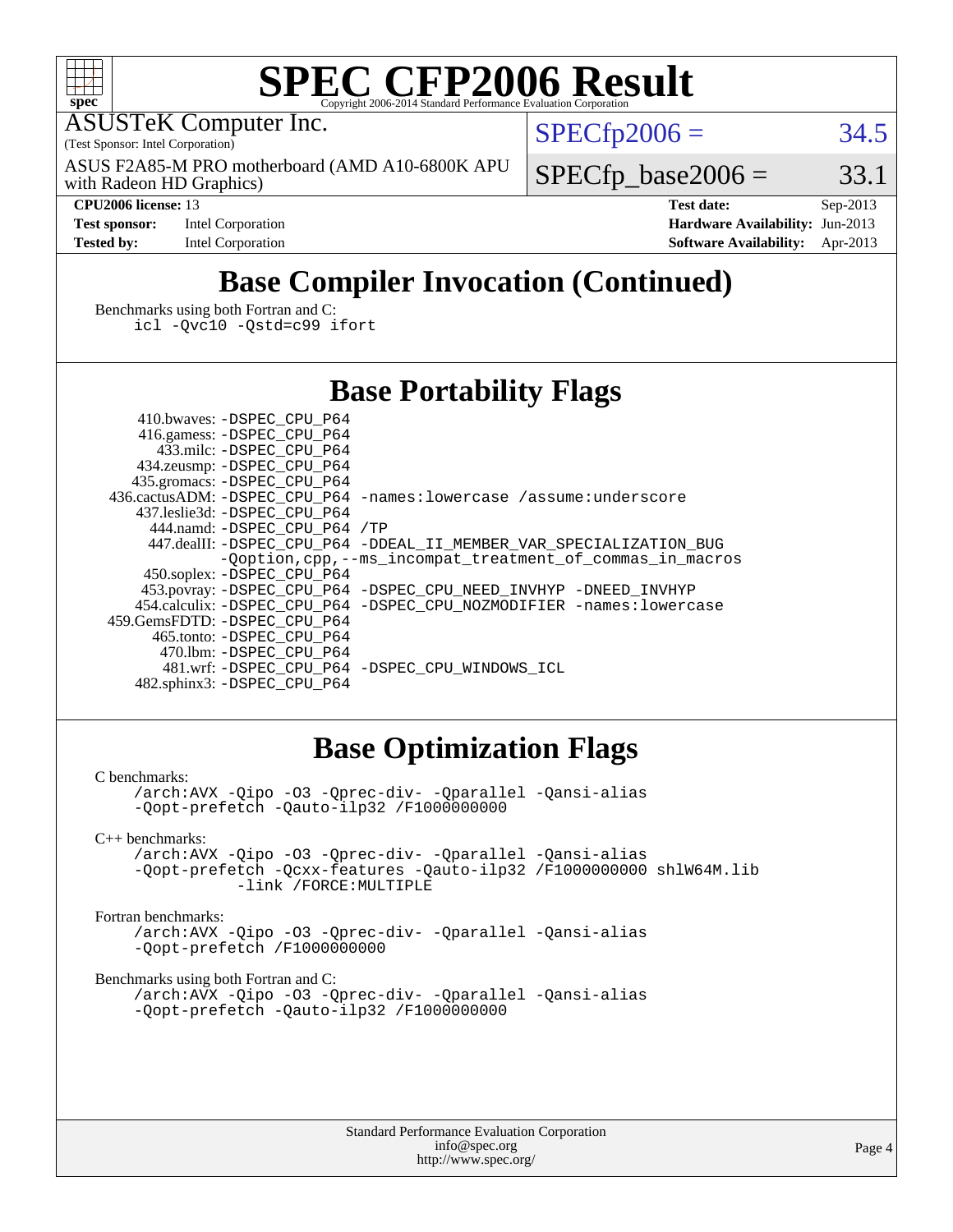

# **[SPEC CFP2006 Result](http://www.spec.org/auto/cpu2006/Docs/result-fields.html#SPECCFP2006Result)**

ASUSTeK Computer Inc.

(Test Sponsor: Intel Corporation)

with Radeon HD Graphics) ASUS F2A85-M PRO motherboard (AMD A10-6800K APU

#### **[CPU2006 license:](http://www.spec.org/auto/cpu2006/Docs/result-fields.html#CPU2006license)** 13 **[Test date:](http://www.spec.org/auto/cpu2006/Docs/result-fields.html#Testdate)** Sep-2013

**[Test sponsor:](http://www.spec.org/auto/cpu2006/Docs/result-fields.html#Testsponsor)** Intel Corporation **[Hardware Availability:](http://www.spec.org/auto/cpu2006/Docs/result-fields.html#HardwareAvailability)** Jun-2013

 $SPECfp2006 = 34.5$  $SPECfp2006 = 34.5$ 

 $SPECTp\_base2006 = 33.1$ 

**[Tested by:](http://www.spec.org/auto/cpu2006/Docs/result-fields.html#Testedby)** Intel Corporation **[Software Availability:](http://www.spec.org/auto/cpu2006/Docs/result-fields.html#SoftwareAvailability)** Apr-2013

## **[Peak Compiler Invocation](http://www.spec.org/auto/cpu2006/Docs/result-fields.html#PeakCompilerInvocation)**

[C benchmarks](http://www.spec.org/auto/cpu2006/Docs/result-fields.html#Cbenchmarks): [icl -Qvc10](http://www.spec.org/cpu2006/results/res2014q3/cpu2006-20140630-30098.flags.html#user_CCpeak_intel_icc_vc10_9607f3ecbcdf68042245f068e51b40c1) [-Qstd=c99](http://www.spec.org/cpu2006/results/res2014q3/cpu2006-20140630-30098.flags.html#user_CCpeak_intel_compiler_c99_mode_1a3d110e3041b3ad4466830521bdad2a)

[C++ benchmarks:](http://www.spec.org/auto/cpu2006/Docs/result-fields.html#CXXbenchmarks) [icl -Qvc10](http://www.spec.org/cpu2006/results/res2014q3/cpu2006-20140630-30098.flags.html#user_CXXpeak_intel_icc_vc10_9607f3ecbcdf68042245f068e51b40c1)

[Fortran benchmarks](http://www.spec.org/auto/cpu2006/Docs/result-fields.html#Fortranbenchmarks): [ifort](http://www.spec.org/cpu2006/results/res2014q3/cpu2006-20140630-30098.flags.html#user_FCpeak_intel_ifort_8a5e5e06b19a251bdeaf8fdab5d62f20)

[Benchmarks using both Fortran and C](http://www.spec.org/auto/cpu2006/Docs/result-fields.html#BenchmarksusingbothFortranandC): [icl -Qvc10](http://www.spec.org/cpu2006/results/res2014q3/cpu2006-20140630-30098.flags.html#user_CC_FCpeak_intel_icc_vc10_9607f3ecbcdf68042245f068e51b40c1) [-Qstd=c99](http://www.spec.org/cpu2006/results/res2014q3/cpu2006-20140630-30098.flags.html#user_CC_FCpeak_intel_compiler_c99_mode_1a3d110e3041b3ad4466830521bdad2a) [ifort](http://www.spec.org/cpu2006/results/res2014q3/cpu2006-20140630-30098.flags.html#user_CC_FCpeak_intel_ifort_8a5e5e06b19a251bdeaf8fdab5d62f20)

#### **[Peak Portability Flags](http://www.spec.org/auto/cpu2006/Docs/result-fields.html#PeakPortabilityFlags)**

Same as Base Portability Flags

## **[Peak Optimization Flags](http://www.spec.org/auto/cpu2006/Docs/result-fields.html#PeakOptimizationFlags)**

[C benchmarks](http://www.spec.org/auto/cpu2006/Docs/result-fields.html#Cbenchmarks):

 433.milc: basepeak = yes  $470$ .lbm: basepeak = yes  $482$ .sphinx3: basepeak = yes

#### [C++ benchmarks:](http://www.spec.org/auto/cpu2006/Docs/result-fields.html#CXXbenchmarks)

 444.namd: [/arch:AVX](http://www.spec.org/cpu2006/results/res2014q3/cpu2006-20140630-30098.flags.html#user_peakPASS2_CXXFLAGSPASS2_LDFLAGS444_namd_f-archAVX_e8ab52e15dc7c67e0682fc680b79ed94)(pass 2) [-Qprof\\_gen](http://www.spec.org/cpu2006/results/res2014q3/cpu2006-20140630-30098.flags.html#user_peakPASS1_CXXFLAGSPASS1_LDFLAGS444_namd_Qprof_gen)(pass 1) [-Qprof\\_use](http://www.spec.org/cpu2006/results/res2014q3/cpu2006-20140630-30098.flags.html#user_peakPASS2_CXXFLAGSPASS2_LDFLAGS444_namd_Qprof_use)(pass 2) [-Qipo](http://www.spec.org/cpu2006/results/res2014q3/cpu2006-20140630-30098.flags.html#user_peakOPTIMIZE444_namd_f-Qipo) [-O3](http://www.spec.org/cpu2006/results/res2014q3/cpu2006-20140630-30098.flags.html#user_peakOPTIMIZE444_namd_f-O3) [-Qprec-div-](http://www.spec.org/cpu2006/results/res2014q3/cpu2006-20140630-30098.flags.html#user_peakOPTIMIZE444_namd_f-Qprec-div-) [-Oa](http://www.spec.org/cpu2006/results/res2014q3/cpu2006-20140630-30098.flags.html#user_peakOPTIMIZE444_namd_f-Oa) [-Qauto-ilp32](http://www.spec.org/cpu2006/results/res2014q3/cpu2006-20140630-30098.flags.html#user_peakCXXOPTIMIZE444_namd_f-Qauto-ilp32) [/F1000000000](http://www.spec.org/cpu2006/results/res2014q3/cpu2006-20140630-30098.flags.html#user_peakEXTRA_LDFLAGS444_namd_set_stack_space_25d7749c1988d91b7f93afbc0ec53727) -link /FORCE: MULTIPLE

447.dealII: basepeak = yes

 $450$ .soplex: basepeak = yes

 453.povray: [/arch:AVX](http://www.spec.org/cpu2006/results/res2014q3/cpu2006-20140630-30098.flags.html#user_peakPASS2_CXXFLAGSPASS2_LDFLAGS453_povray_f-archAVX_e8ab52e15dc7c67e0682fc680b79ed94)(pass 2) [-Qprof\\_gen](http://www.spec.org/cpu2006/results/res2014q3/cpu2006-20140630-30098.flags.html#user_peakPASS1_CXXFLAGSPASS1_LDFLAGS453_povray_Qprof_gen)(pass 1) [-Qprof\\_use](http://www.spec.org/cpu2006/results/res2014q3/cpu2006-20140630-30098.flags.html#user_peakPASS2_CXXFLAGSPASS2_LDFLAGS453_povray_Qprof_use)(pass 2) [-Qipo](http://www.spec.org/cpu2006/results/res2014q3/cpu2006-20140630-30098.flags.html#user_peakOPTIMIZE453_povray_f-Qipo) [-O3](http://www.spec.org/cpu2006/results/res2014q3/cpu2006-20140630-30098.flags.html#user_peakOPTIMIZE453_povray_f-O3) [-Qprec-div-](http://www.spec.org/cpu2006/results/res2014q3/cpu2006-20140630-30098.flags.html#user_peakOPTIMIZE453_povray_f-Qprec-div-) [-Qunroll4](http://www.spec.org/cpu2006/results/res2014q3/cpu2006-20140630-30098.flags.html#user_peakOPTIMIZE453_povray_f-Qunroll_013b1c0ea3aa84ef2c65e488bcc3d968) [-Qansi-alias](http://www.spec.org/cpu2006/results/res2014q3/cpu2006-20140630-30098.flags.html#user_peakOPTIMIZE453_povray_f-Qansi-alias) [-Qauto-ilp32](http://www.spec.org/cpu2006/results/res2014q3/cpu2006-20140630-30098.flags.html#user_peakCXXOPTIMIZE453_povray_f-Qauto-ilp32) [/F1000000000](http://www.spec.org/cpu2006/results/res2014q3/cpu2006-20140630-30098.flags.html#user_peakEXTRA_LDFLAGS453_povray_set_stack_space_25d7749c1988d91b7f93afbc0ec53727) [shlW64M.lib](http://www.spec.org/cpu2006/results/res2014q3/cpu2006-20140630-30098.flags.html#user_peakEXTRA_LIBS453_povray_SmartHeap64_c4f7f76711bdf8c0633a5c1edf6e5396)

[Fortran benchmarks](http://www.spec.org/auto/cpu2006/Docs/result-fields.html#Fortranbenchmarks):

 $410.bwaves: basepeak = yes$  416.gamess: [/arch:AVX](http://www.spec.org/cpu2006/results/res2014q3/cpu2006-20140630-30098.flags.html#user_peakPASS2_FFLAGSPASS2_LDFLAGS416_gamess_f-archAVX_e8ab52e15dc7c67e0682fc680b79ed94)(pass 2) [-Qprof\\_gen](http://www.spec.org/cpu2006/results/res2014q3/cpu2006-20140630-30098.flags.html#user_peakPASS1_FFLAGSPASS1_LDFLAGS416_gamess_Qprof_gen)(pass 1) [-Qprof\\_use](http://www.spec.org/cpu2006/results/res2014q3/cpu2006-20140630-30098.flags.html#user_peakPASS2_FFLAGSPASS2_LDFLAGS416_gamess_Qprof_use)(pass 2) [-Qipo](http://www.spec.org/cpu2006/results/res2014q3/cpu2006-20140630-30098.flags.html#user_peakOPTIMIZE416_gamess_f-Qipo) [-O3](http://www.spec.org/cpu2006/results/res2014q3/cpu2006-20140630-30098.flags.html#user_peakOPTIMIZE416_gamess_f-O3) [-Qprec-div-](http://www.spec.org/cpu2006/results/res2014q3/cpu2006-20140630-30098.flags.html#user_peakOPTIMIZE416_gamess_f-Qprec-div-) [-Qunroll2](http://www.spec.org/cpu2006/results/res2014q3/cpu2006-20140630-30098.flags.html#user_peakOPTIMIZE416_gamess_f-Qunroll_1d9456aa650e77fc2a0cf43cef3fa08c) [-Ob0](http://www.spec.org/cpu2006/results/res2014q3/cpu2006-20140630-30098.flags.html#user_peakOPTIMIZE416_gamess_f-Ob_n_fbe6f6428adb7d4b74b1e99bb2444c2d) [-Qansi-alias](http://www.spec.org/cpu2006/results/res2014q3/cpu2006-20140630-30098.flags.html#user_peakOPTIMIZE416_gamess_f-Qansi-alias) [-Qscalar-rep-](http://www.spec.org/cpu2006/results/res2014q3/cpu2006-20140630-30098.flags.html#user_peakOPTIMIZE416_gamess_f-Qscalar-rep_02cb9e11a5340d80ab3062d84e5dfb2e) [/F1000000000](http://www.spec.org/cpu2006/results/res2014q3/cpu2006-20140630-30098.flags.html#user_peakEXTRA_LDFLAGS416_gamess_set_stack_space_25d7749c1988d91b7f93afbc0ec53727) Continued on next page

> Standard Performance Evaluation Corporation [info@spec.org](mailto:info@spec.org) <http://www.spec.org/>